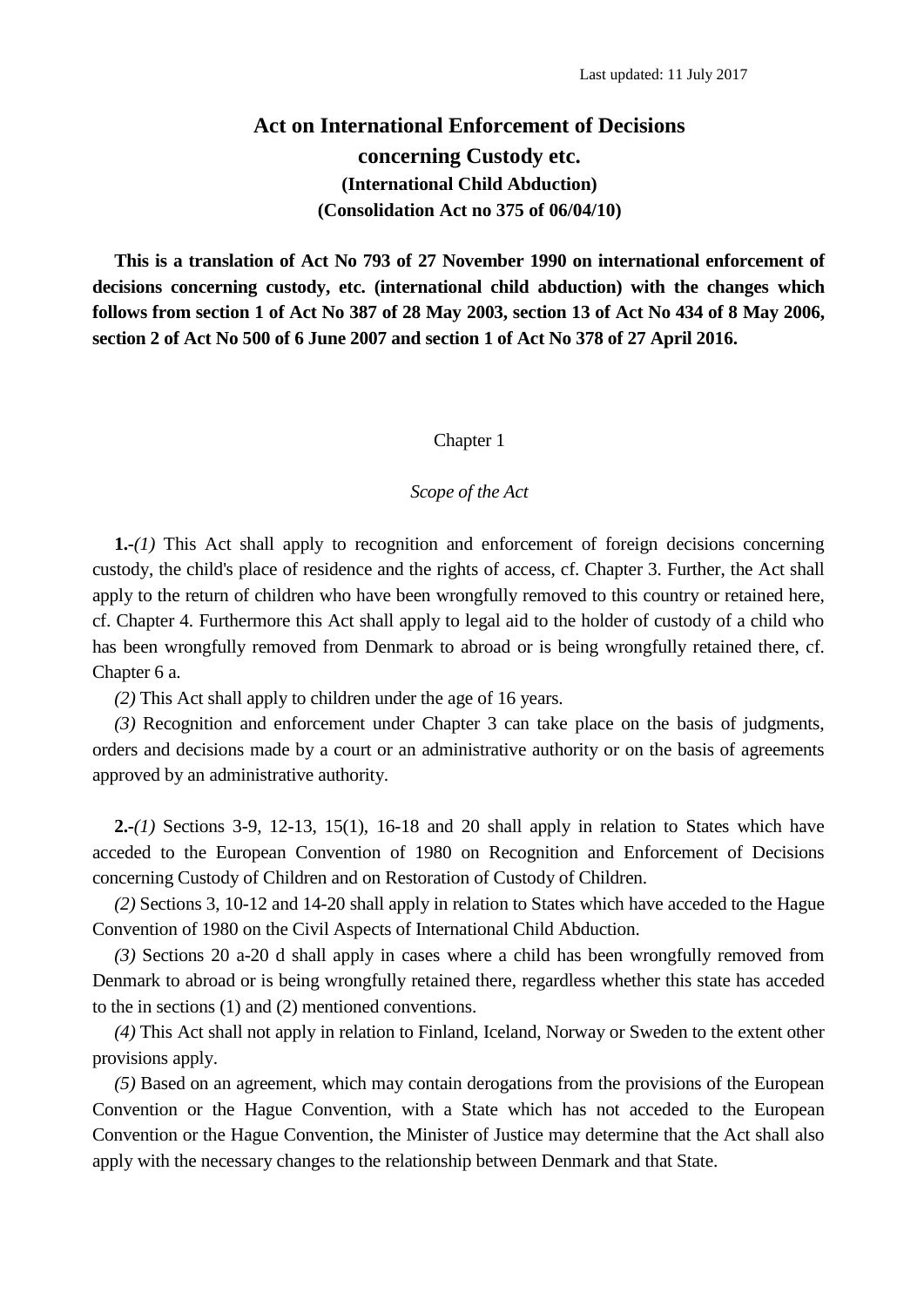# Chapter 2

# *Central authority*

**3.-***(1)* The central authority shall:

- 1) receive and transmit communications under the Conventions;
- 2) co-operate with the central authorities of the other States which have acceded to the Conventions; and
- 3) fulfil the duties which are otherwise imposed by the Conventions on the central authority.

*(2)* The Minister of Justice shall designate who is the central authority in this country, and can lay down detailed rules on its function.

# Chapter 3

# *Recognition and enforcement in accordance with the European Convention*

**4.-***(1)* A decision on custody, on the child's place of residence or on the rights of access given in a State which has acceded to the European Convention shall be recognised in this country.

*(2)* A decision as mentioned in subsection (1) may be enforced in this country on application if it can provide the basis for enforcement in the State in which the decision was given (the State of origin), cf., however, sections 5-8.

*(3)* Where, at the time of the removal of a child to another country, there was no enforceable decision given in a Convention State, any subsequent decision, declaring the removal to be wrongful, given in a Convention State shall be treated as equivalent to a decision under subsection (1).

**5.** A decision under section 4 given in the absence of the defendant can only be recognised or enforced in this country if:

- 1) the defendant was duly served with a writ of summons or received an equivalent document in sufficient time to enable the party to arrange for his defence, or a writ of summons or an equivalent document could not be served or received by the party because he had concealed his whereabouts from the other party; and
- 2) the competence of the authority giving the decision under section 4 was founded on the habitual residence of the defendant, on the last common habitual residence of the child's parents, at least one parent being still habitually resident there, or on the habitual residence of the child.

**6.** A decision under section 4 cannot be recognised or enforced if: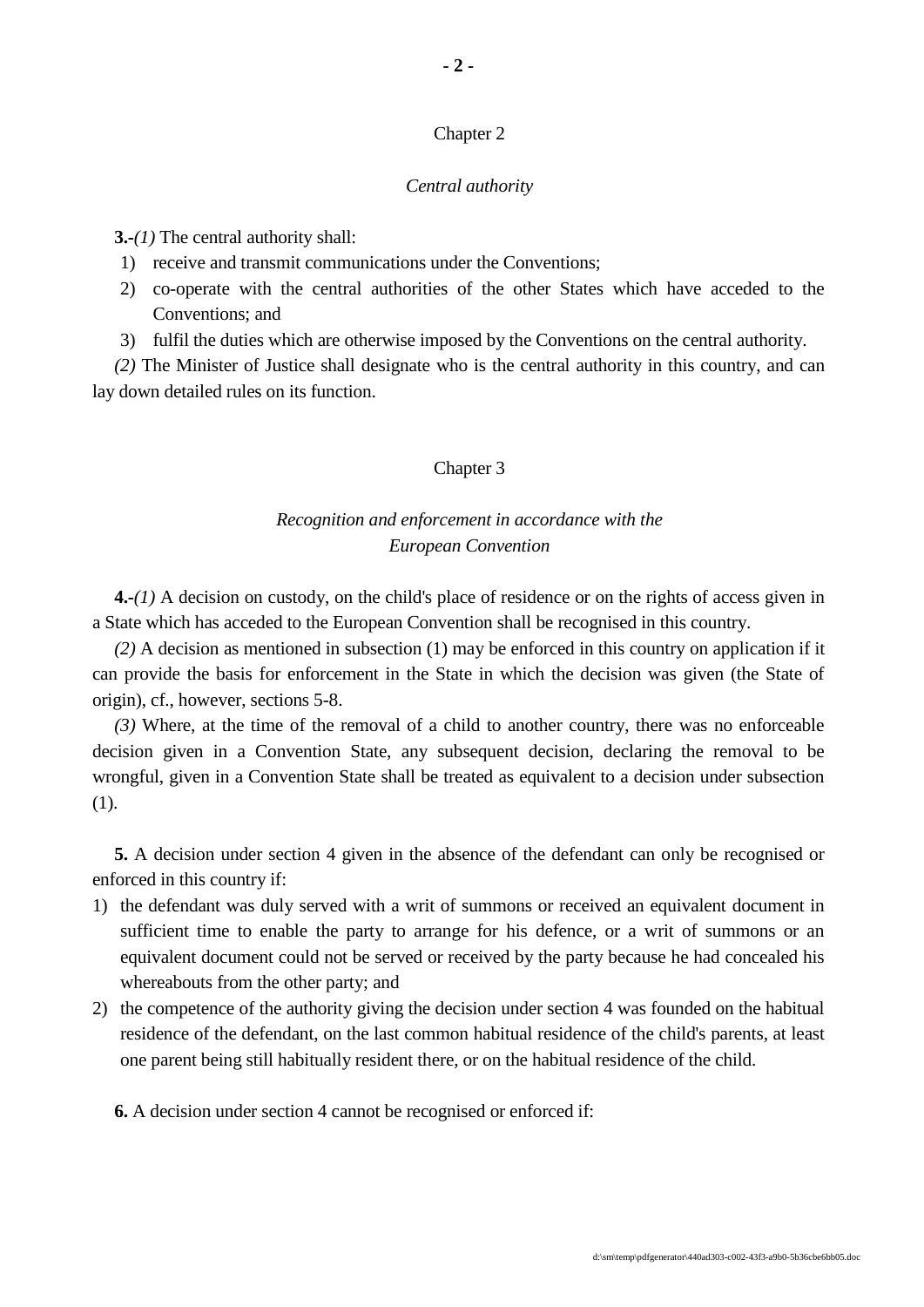- 1) the effects of the decision will be manifestly incompatible with the fundamental Danish principles of the law relating to the family and children;
- 2) by reason of a change in the circumstances the effects of the decision are manifestly no longer in accordance with the welfare of the child;
- 3) at the time when the proceedings were instituted in the State of origin, the child was a national of or habitually resident in this country and no such connection existed with the State of origin;
- 4) at the time when the proceedings were instituted in the State of origin, the child was a national both of the State of origin and of this country and was habitually resident in this country; or
- 5) according to the law of the State of which the child is a national or in which the child is habitually resident, the child is entitled to determine its place of residence.

**7.-***(1)* A decision given under section 4 cannot be recognised or enforced in this country if it is incompatible with a decision given in this country pursuant to proceedings begun before the submission of the application for recognition or enforcement, and if the refusal is in accordance with the welfare of the child.

*(2)* A decision given in a country other than the State of origin and which can be enforced here shall be treated as equivalent to a decision given in this country under subsection (1).

**8.** Proceedings relating to recognition or enforcement under section 4 may be adjourned by an order if:

- 1) an ordinary form of review of the decision has been commenced in the State of origin;
- 2) proceedings relating to the custody of the child, the child's place of residence or rights of access, commenced before the proceedings in the State of origin were instituted, are pending in this country; or
- 3) another decision concerning the custody of the child, the child's place of residence or rights of access is the subject of proceedings for enforcement or of any other proceedings concerning the recognition of the decision.

**9.** In connection with the enforcement of a decision relating to a right of access under section 4, the Bailiff's Court may make a decision on the extent and exercise of such right of access.

# Chapter 4

## *Return in accordance with the Hague Convention*

**10.-***(1)* Children removed wrongfully to this country or retained here wrongfully shall on application be returned to the person from whom the child is retained if the child immediately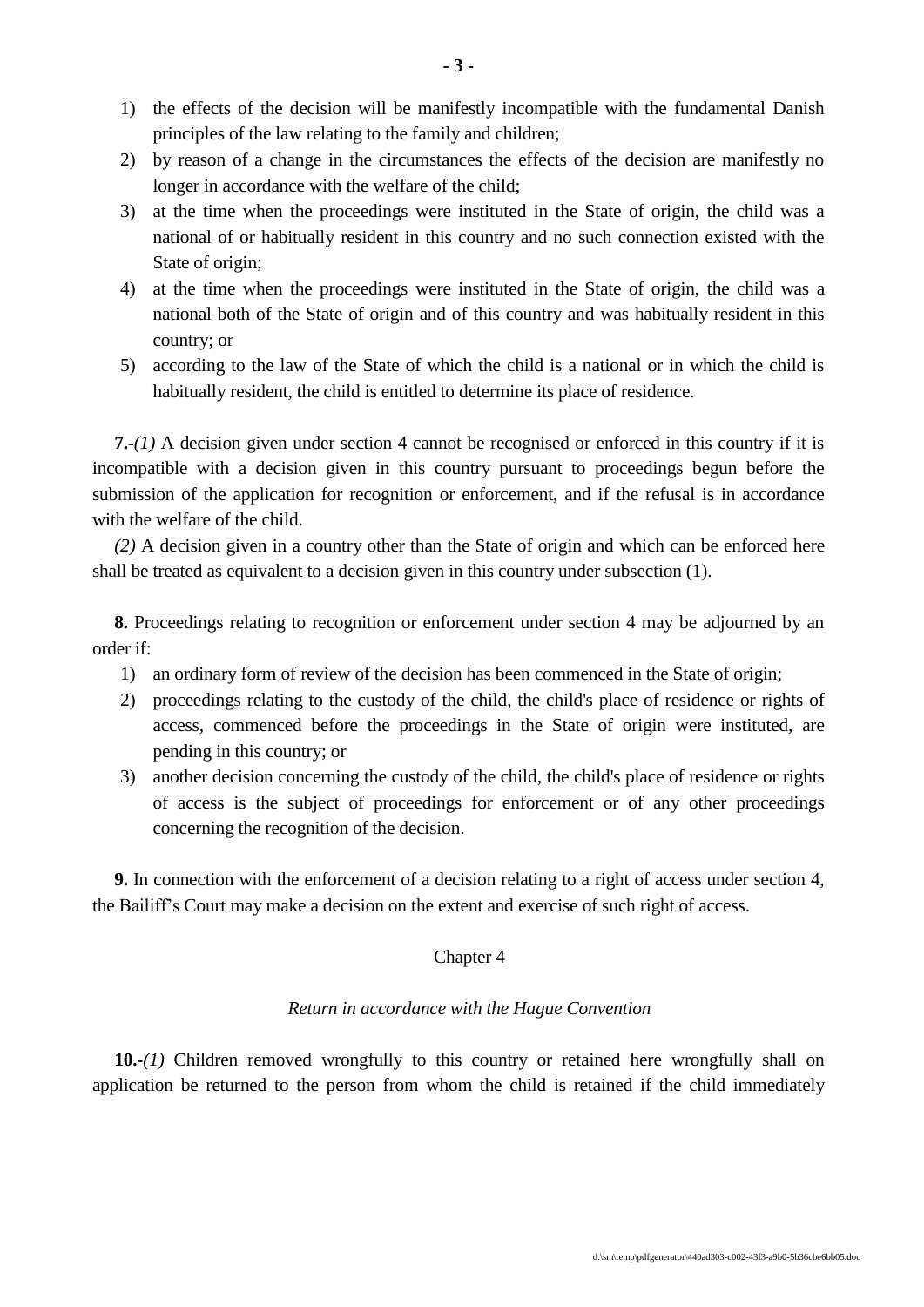before the removal or retention was habitually resident in a State which has acceded to the Hague Convention.

*(2)* The removal or the retention of a child is wrongful where:

- 1) it is in breach of rights of custody whether attributed to a person, an institution or another body, either jointly or alone, under the law of the State in which the child was habitually resident immediately before the removal or retention; and
- 2) at the time of removal or retention those rights were actually exercised or would have been so exercised but for the wrongful removal or retention.

**11.** Return under section 10(1) may be refused if:

- 1) at the date of the lodging of an application for return with the Bailiff's Court one year has elapsed since the removal or retention and the child is now settled in its new environment;
- 2) there is a grave risk that his or her return would expose the child to physical or psychological harm or otherwise place the child in an intolerable situation;
- 3) the child objects to being returned and has attained an age and a degree of maturity at which it is appropriate to take account of its views; or
- 4) the return would not be permitted by the fundamental principles of this country relating to the protection of human rights and fundamental freedoms.

# Chapter 5

#### *Procedure*

**12.-***(1)* An application for enforcement of a decision relating to custody of a child, the child's place of residence, or rights of access under section 4 or the return of a child under section 10(1) shall be lodged with the Bailiff's Court.

*(2)* Applications to the Bailiff's Court shall be drawn up in Danish or be accompanied by a translation into Danish. Documents in foreign languages which are enclosed shall be translated into Danish unless the court does not find it necessary.

**13-***(1)* An application for enforcement of a decision under section 4 shall contain information about the likely whereabouts of the child in this country, and proposals as to how the child can be returned to the holder of custody.

*(2)* The application shall be accompanied by a certified transcript of the decision, documentary evidence that the conditions for recognition and enforcement under section 5 are satisfied and documentary evidence that the decision can provide the basis for enforcement in the State of origin.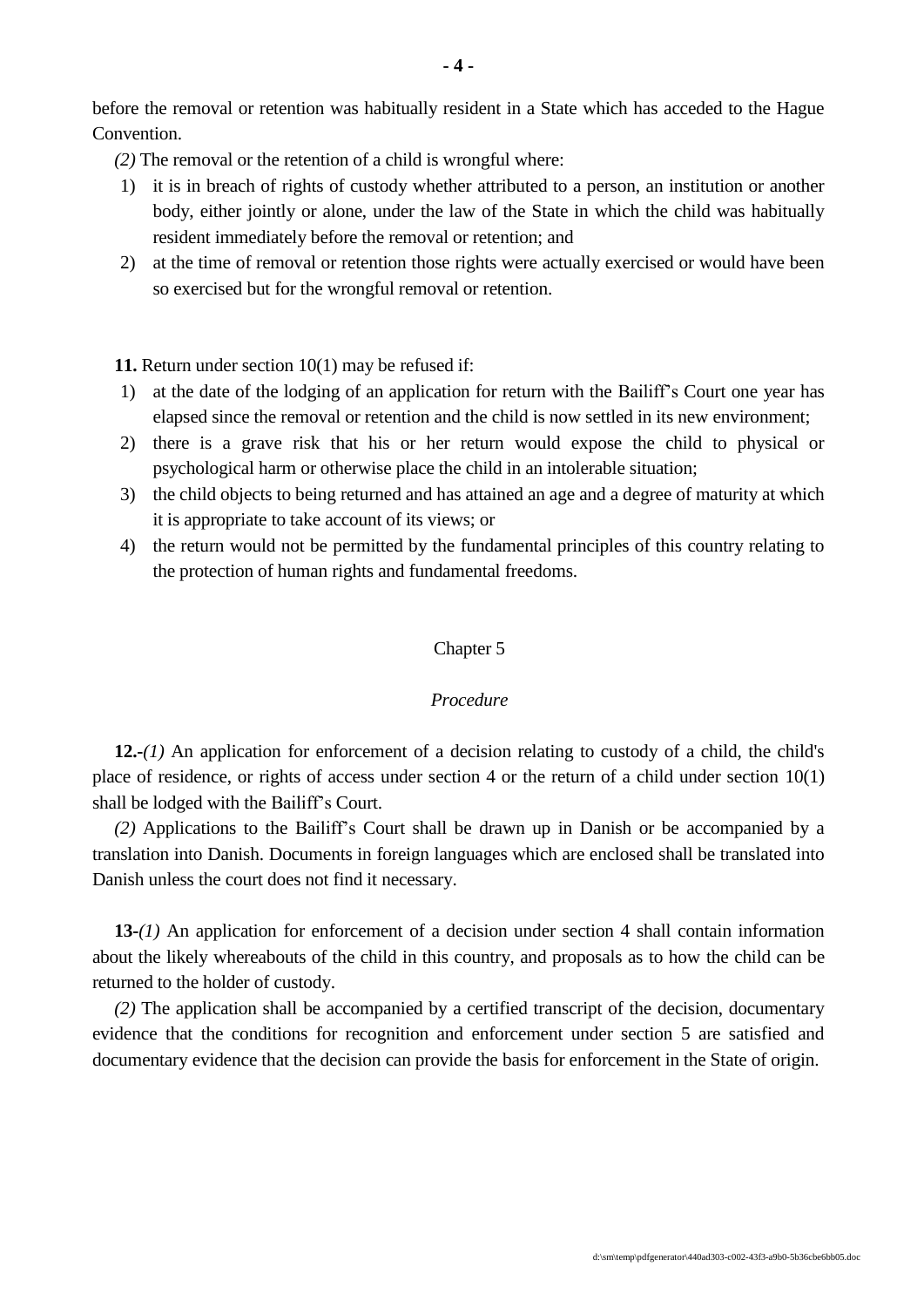**14.-***(1)* An application for the return of a child under section 10(1) shall contain information about the applicant, the child and the person who is alleged to have removed or retained the child, and the child's date of birth. It shall contain the grounds on which the applicants claim for return of the child is based and information about the likely whereabouts of the child in this country.

*(2)* The application shall be accompanied by the documents relied upon.

*(3)* During the proceedings relating to return under section 10(1), the Bailiff's Court may order that a decision be obtained from an authority in the State of the habitual residence of the child immediately before the removal or retention that the removal or retention was wrongful. However, this shall only apply if such a decision can be obtained in that State.

**15.-***(1)* Proceedings relating to enforcement of a decision under section 4 and to return under section 10(1) shall be proceeded with as expeditiously as possible.

*(2)* Where no decision has been reached in proceedings under section 10(1) within six weeks from the date when the application for return was lodged with the Bailiff's Court, the court of the requesting State, shall have the right to request a statement of the reasons for the delay.

**16.** The Bailiff's Court shall, in cases concerning enforcement of a decision after section 4 or in cases concerning the return of a child after section 10 (1), have a conversation with the child following the rules in section 537 (2) in the Administration of Justice Act.

**17.-***(1)* In proceedings under section 4 or section 10(1) the Bailiff's Court may on application determine that during the proceedings the child shall be placed with either of the parents or in a neutral place decided by the social authorities where this is found to be necessary.

*(2)* The decision, which shall be given by order, shall apply until the final decision has been given in the proceedings.

**18.-***(1)* Otherwise proceedings shall be subject to the provisions of Chapter 45, 46 and 48 a of the Danish Administration of Justice Act.

*(2)* The Bailiff's Court shall assign an attorney-at-law to the party who has lodged the application. Fees and reimbursement of expenses incurred in connection with the assigned attorneyat-law shall be subject to the same rules as in cases where free legal aid is granted, cf. Part 31 of the Danish Administration of Justice Act.

**18 a.**- The Minister of Justice shall upon application designate a number of attorneys-at-law who are considered to be especially capable for appointment in cases under section 18 (2).

Chapter 6

*Decisions relating to custody and the child's place of residence*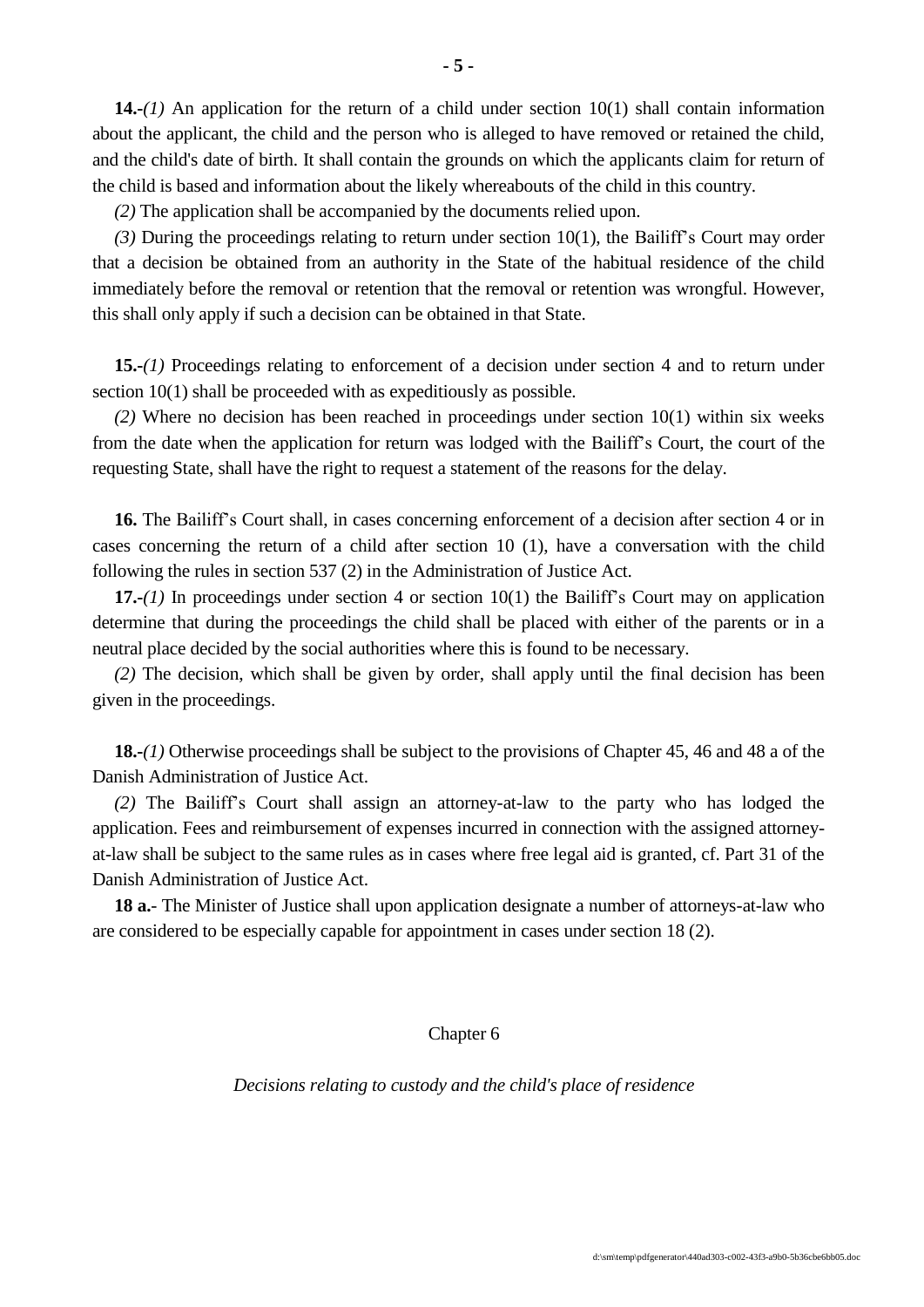**19***.-*(1) Where an application for the return of a child has been made under section 10(1), no decision can be given in proceedings relating to custody or the child's residence in this country until the application has been considered.

*(2)* If during the proceedings on custody or the child's place of residence in this country the central authority states that the child is staying unlawfully here, cf. section 10(2), without any application for return of the child under section 10(1) having been lodged, the court can give no decision on custody or the child's residence unless there has been reasonable time for making such an application.

**20.-***(1)* If a child who is habitually resident in this country is removed to another country or retained there, the Minister of Justice or any one authorised for the purpose may on application from the person holding the custody of the child decide that the removal is wrongful.

*(2)* During proceedings to bring the joint custody of a child to an end, the court may decide on the basis of a claim that the child has wrongfully left the country, cf. 3 (2) in the Act on Parental Responsibility

*(3)* If the place of residence of the person that the case concerns is unknown and if no information about the place of residence can be obtained, a decision under subsections (1) and (2) may be given no matter whether the person concerned has not been served with a writ of summons or any other equivalent document in the proceedings.

# Chapter 6 a

## *Legal aid*

**20 a.-** *(1)* Upon application, the Minister of Justice may grant legal aid to the person holding custody of a child, who has been wrongfully removed from Denmark to another country or is wrongfully retained there, to cover costs related to acts of a legal nature and mediation carried out for the purpose of the return of the child.

*(2)* Legal aid may only be granted if the child had its habitual residence in Denmark when wrongfully removed or retained.

*(3)* In special cases, the Minister of Justice may grant legal aid to cover costs related to acts of a legal nature carried out for the purpose of the return of a child even though the conditions of subsections (1) and (2) are not satisfied.

*(4)* Legal aid in reference to subsections (1), (2) and (3) does also include:

1) Financial help to cover reasonable expenses for the child's journey back to Denmark in connection with a return of the child, including travel expenses for the person who escorts the child.

2) Financial help in exceptional cases to cover reasonable expenses for other actions which are necessary for the return of a child.

*(5)* The Minister of Justice may lay down detailed rules on the administration of the scheme, including on the contents of applications for legal aid.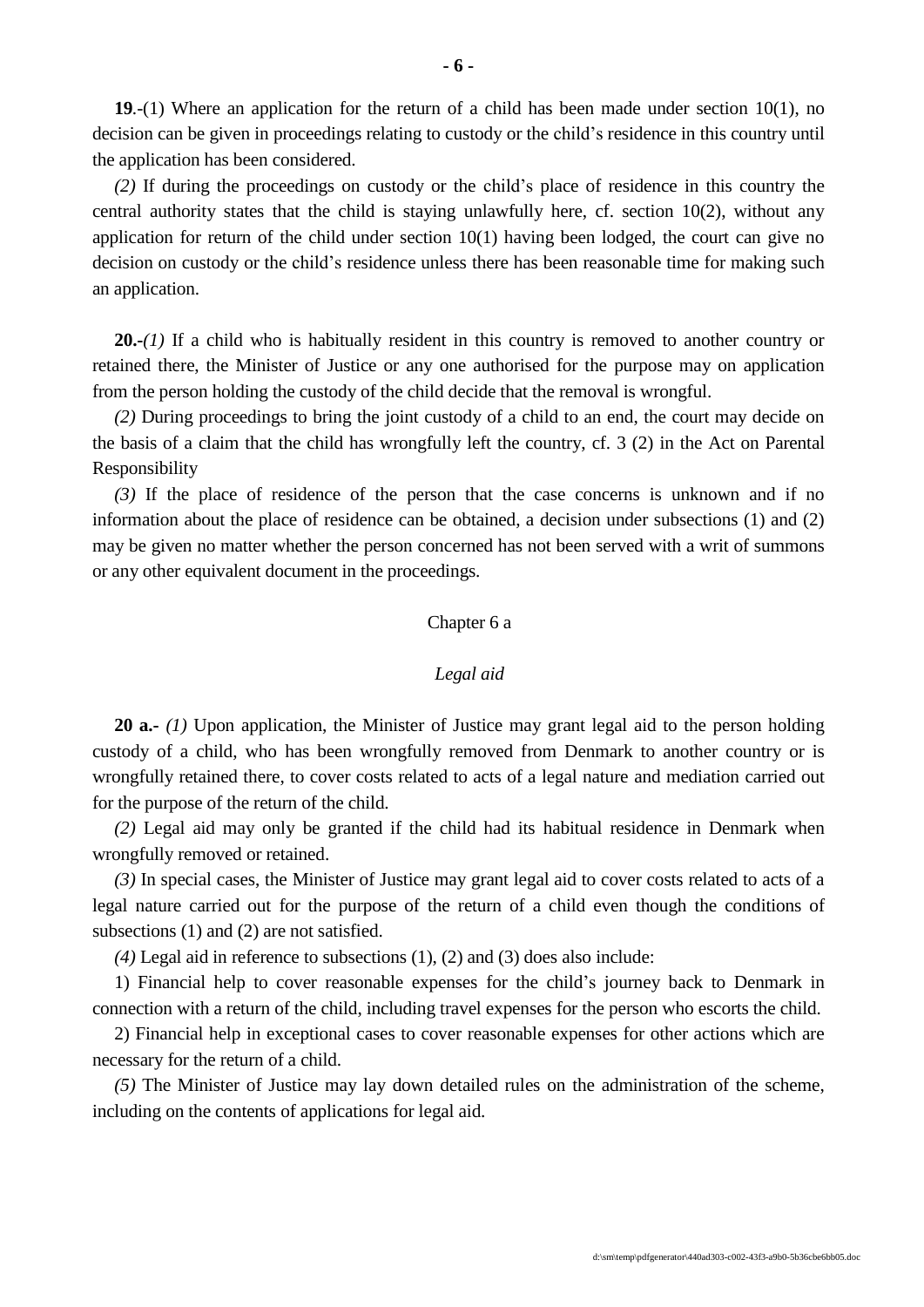1) reasonable expenses for an attorney-at-law;

2) other reasonable expenses necessary in connection with acts of a legal nature,

including travel expenses and expenses for translation and legalisation of documents;

3) legal costs which the person in question is ordered by the court to pay to the other party,

4) reasonable expenses to cover mediation, including travel expenses, and

5) expenses, which are covered by section 20a(4)

*(2)* Legal aid may be limited to certain expense items. Moreover, an upper limit for the compensation may be specified, possibly divided among certain expense items.

*(3)* Legal aid only comprises costs for which no compensation is given under the rules of free legal representation or the like in the country to which the child has been wrongfully removed and which are not covered by the applicant's legal expense insurance.

*(4)* The State is subrogated to the legal aid recipient's claim for compensation from the wrongful remover or others for expenses covered by the legal aid.

**20 c.** Any grant of legal aid may be revoked if the assumptions on which it was based prove to be non-existent or to have lapsed.

**20 d.** Upon application, the Minister of Justice shall appoint a number of attorneys-at-law whom the Minister can recommend to persons holding custody of a child in cases of wrongful removal of the child.

# Chapter 7

#### *Commencement etc.*

**21**.-*(1)* The date of entry into force of this Act shall be fixed by the Minister of Justice <sup>1</sup>. Different dates of entry into force of the provisions on recognition and enforcement in accordance with the European Convention and the provisions on return in accordance with the Hague Convention may be fixed.

*(2)* Section 10 shall only apply in cases where the wrongful removal or retention took place after the Act entered into force in relation to the State in which the child was habitually resident or staying immediately before the removal or retention.

**22.** Omit

**23.** Omit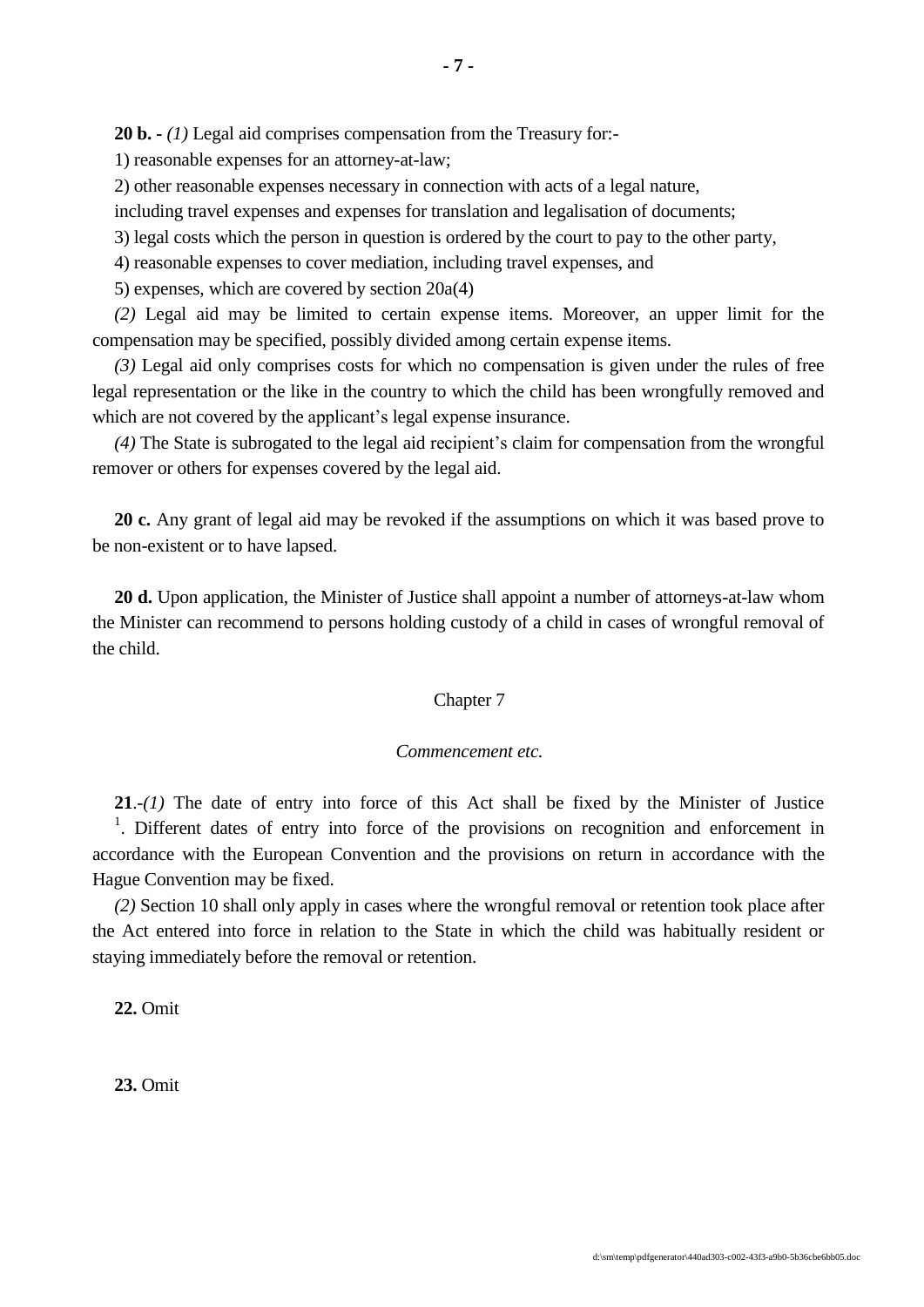**24.-***(1)* This Act shall not apply to the Faroe Islands and Greenland.

*(2)* The Act may by Royal Decree be made effective for the Faroe Islands subject to such deviations as are dictated by the special circumstances of the Faroe Islands.

*(3)* Sections 1-22 may by Royal Decree be made effective for Greenland subject to such deviations as are dictated by the special circumstances of Greenland.

\_\_\_\_\_\_\_\_\_\_\_\_\_\_\_\_\_\_\_\_\_\_\_\_\_\_\_\_\_\_\_\_\_\_

Act No 434 of 8 May 2006 on the Hague Child Protection Convention<sup>2</sup> contain the following entry into force provisions:

Section 15

(1) The Act takes effect on 1 January 2007, cf. however (2) and (3)

(2) Section  $7^3$ , and section  $13^4$  takes effect on 1 July 2006

(3) Omit

 $\overline{a}$ 

Act No 500 of 6 June 2007 (Procedure on legal process on custody and enforcement)<sup>5</sup> contain the following entry into force provisions:

\_\_\_\_\_\_\_\_\_\_\_\_\_\_\_\_\_\_\_\_\_\_\_\_\_\_\_\_\_\_\_\_\_\_

Section 7

(1) The Act takes effect on 1 October 2007

*Ministry of Justice, 6 April 2010*

Lars Barfoed

/Lars Thøgersen

# Official Notes

 $1$  By Executive Order No 453 of 18 June 1991 the Act has been put into force as of 1 July 1991

 $2^{\circ}$  The amendment to the Act concerns section 18 a.

<sup>&</sup>lt;sup>3</sup> The entry into force provision concerns Danish Act on custody and access section 3.

<sup>&</sup>lt;sup>4</sup> The entry into force provision concerns section 18 a.

 $5$  The amendment to the Act concerns i.e. sections 8, 9 and 16 and section 18 (1), section 19 (1) and (2) and section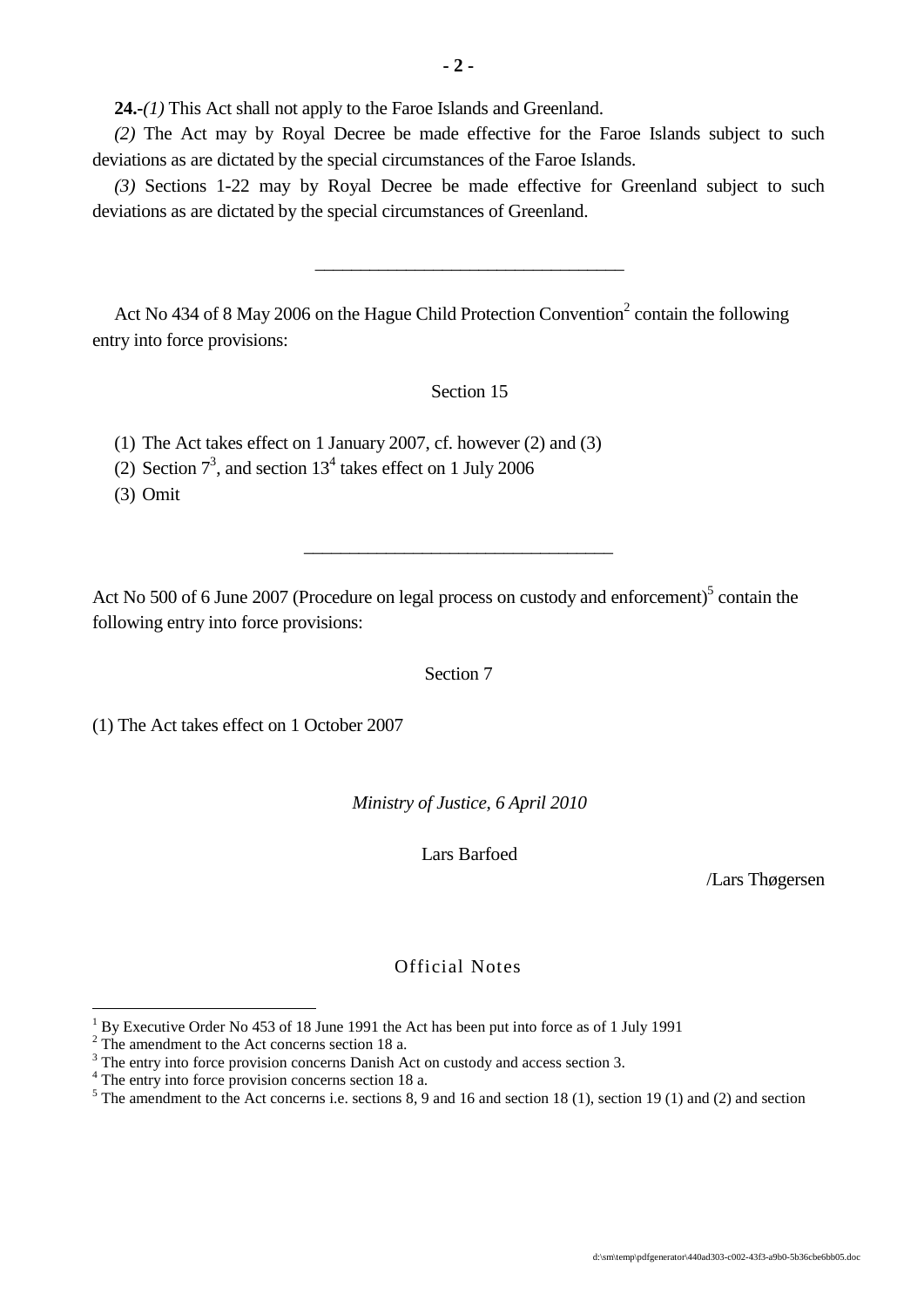20 (2)

 $\overline{a}$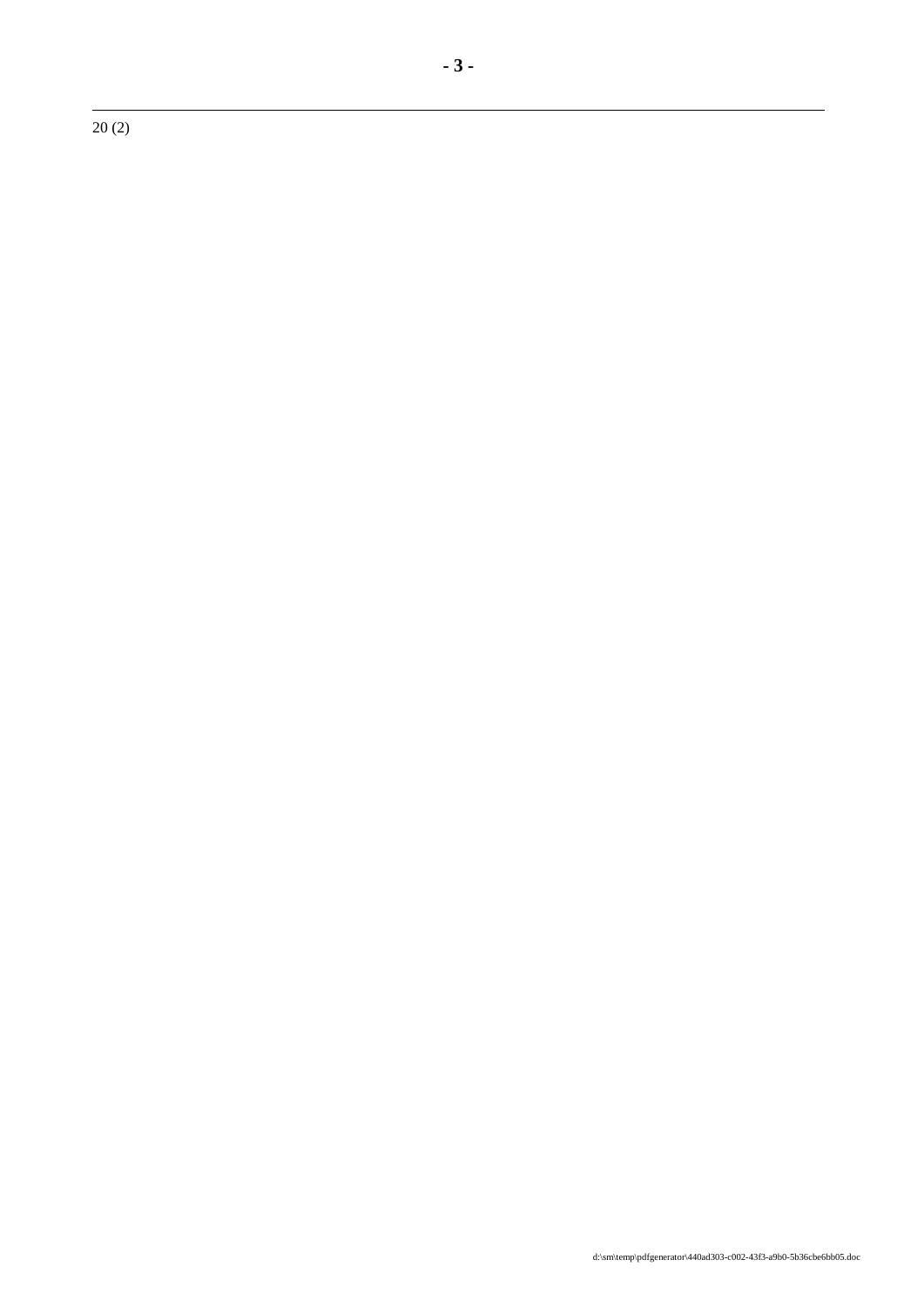# The Danish Act on Parental Responsibility

This is a translation of the Danish Act on Parental Responsibility, cf. Consolidated Act No. 1820 of 23 December 2015, as amended by Act No. 133 of 16 February 2016.

#### Part 1

# *Introductory provisions*

**1.** Children and young people under 18 are under custody, unless they are married.

**2.** *(1)* The holder of custody is obligated to care for the child and can make decisions regarding the child's personal circumstances based on the child's interests and needs.

*(2)* The child has the right to care and security. The child must be treated with respect for his/her person and must not be exposed to corporal punishment or other violating treatment.

*(3)* Parents holding custody can use the child's income to a reasonable extent for the child's maintenance and with due consideration for their own and the child's position.

**3.** *(1)* If the parents have joint custody, they must agree on significant decisions regarding the child. The parent with whom the child resides can make decisions about general day-to-day matters relating to the child, including where in Denmark the child will have his or her place of residence.

*(2)* If the parents have joint custody but disagree about the custody, they both have to give their consent to the child leaving the country, including travels to Greenland or the Faroe Islands or if the child's stay abroad, including Greenland or the Faroe Islands is extended beyond the agreed, presupposed or specified duration, unless an agreement has been made according to section 17(1), second sentence, or section 25.

**4.** *(1)* Decisions made pursuant to the Act will be based on the child's best interests.

**5.** *(1)* In all matters relating to the child, the child's own views must be taken into consideration, depending on the child's age and maturity.

# Part 2

#### *Custody*

# *Holders of custody*

**6.** *(1)* Where parents are married to each other at the time of the child's birth, or if they marry later, they shall have joint custody.

*(2)* Where parents are separated at the time of the child's birth, the mother will, however, have sole custody unless:

1) the separated husband or co-mother is recognised as the father or co-mother of the child or his paternity/her maternity is established by a court judgement or

2) the parents have submitted a declaration according to section  $7(1)(i)$ ; but see section  $7(2)$ .

*(3)* If the parents have been married to each other within ten months immediately preceding the birth of the child, they have joint custody.

**7.** *(1)* Parents who are not married to each other have joint custody if -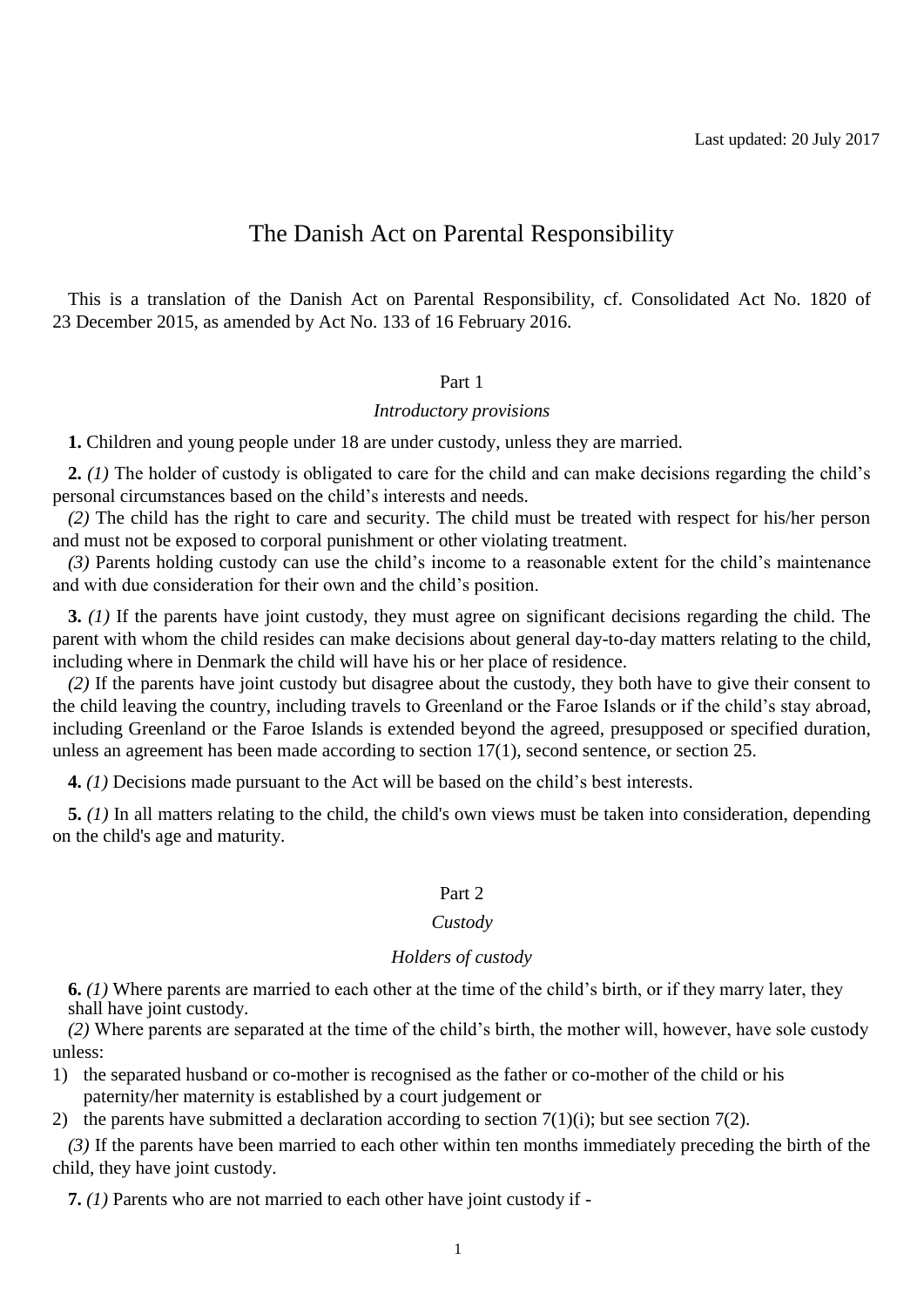- 1) they, according to the Children Act section 2(1), section 3 b(1), section 14, paragraphs (1), (3) or (6), or section 19, cf. section 14, paragraphs (1), (3) or (6) have submitted a declaration stating that they will jointly care for and assume responsibility for the child,
- 2) they have made an agreement on joint custody according to section 9, or
- 3) the man is registered as the father of the child under section 1 a of the Children Act.

*(2)* This shall not, however, apply if the declaration in paragraph (1)(i) has been submitted without meeting the conditions of section 448(f) of the Administration of Justice Act regarding the processing of cases of custody in this country.

*(3)* If a man is considered to be the father or a woman is considered to be the co-mother of a child by recognition or because paternity/maternity has been established by a court judgment, the parents have joint custody if they have or have had a joint officially registered address within the ten months immediately preceding the birth of the child.

*(4)* In cases other than those mentioned in paragraphs (1)-(3) the mother has sole custody.

**7 a.** *(1)* Parents who have adopted a child together have joint custody.

*(2)* A parent who has adopted a child alone, has sole custody, but see paragraph (3).

*(3)* Parents have joint custody when one party has adopted the child of the other party under section 5 a (1) of the Adoption Act.

**8.** *(1)* If the parents have joint custody, they shall continue to have this right even if they have terminated their cohabitation or have been separated or divorced, or if their marriage has been annulled.

**9.** *(1)* Parents can agree to have joint custody. The State Administration must be notified of the agreement in order for it to be valid. If a custody case has been brought before the court, notification can be made to the court.

**10.** *(1)* Parents who have joint custody but do not live together can agree that one of them is to have sole custody. The State Administration must be notified of the agreement in order for it to be valid. If a custody case has been brought before the court, notification can be made to the court.

**11.** *(1)* If non-cohabiting parents with joint custody disagree about custody, the court will decide whether joint custody is to continue or whether one of the parents is to have sole custody. The court may only terminate the joint custody if there are grounds for assuming that the parents cannot co-operate on the child's affairs in the best interest of the child.

**12.** *(1)* If an agreement is made under section 10 or a decision is made under section 11 granting sole custody to one of the parents, joint custody will be reinstated if married parents, including separated parents, resume or continue marital relations.

# *Transfer of custody*

**13.** *(1)* Parents can agree to transfer custody from one parent to the other. The State Administration must be notified of the agreement in order for it to be valid. If a custody case has been brought before the court, notification can be made to the court.

*(2)* Custody can be transferred to an individual or individuals other than the parents, by an agreement approved by the State Administration. Custody can be transferred to a married couple or a cohabiting couple jointly, including the other parent and his/her spouse or cohabitant. If a custody case has been brought before the court, the court can approve the agreement.

**14.** *(1)* On the request of a parent who does not have custody, the court can order joint custody or transfer custody to this parent.

*(2)* The court can change an agreement under section 13(2) or change a decision under sections 15 and 15 a.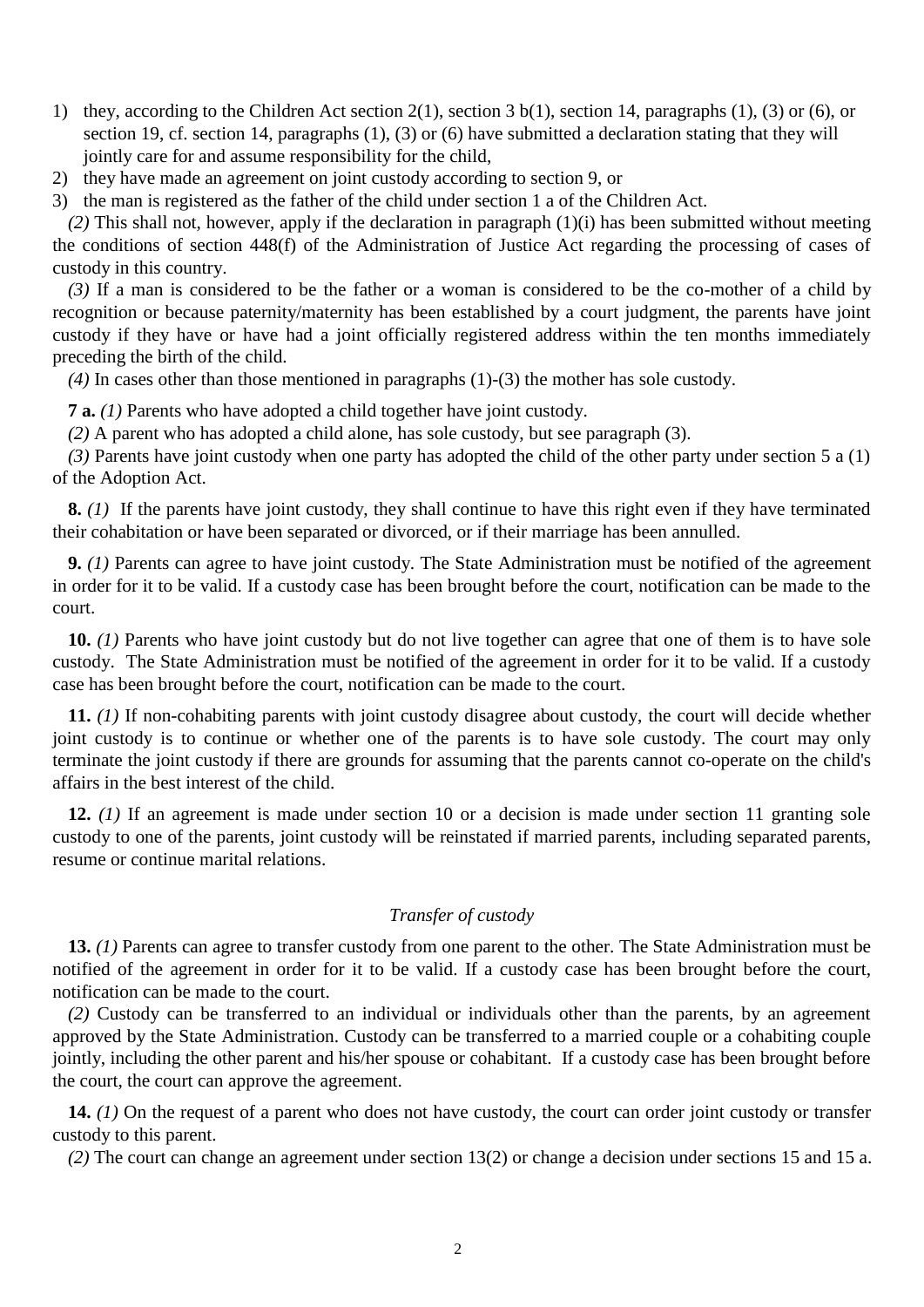#### *Death*

**15.** *(1)* If the parents have joint custody and one of them dies, the surviving parent will continue to have custody, but see paragraph (2) and section 15 a(1).

*(2)* If a parent dies and if at the time of the death the parents had joint custody and the child's place of residence was not with the surviving parent, another person can apply to be awarded custody in connection with the death. The State Administration decides who should be awarded custody.

*(3)* In the event of the death of a parent with sole custody, a surviving parent and other persons can apply to be awarded custody. In the event of joint custody, or where both parents die, other persons can also apply to be awarded custody. The State Administration decides who should be awarded custody.

*(4)* In cases covered by paragraph (2) and (3), section 13(2), second sentence, will apply correspondingly.

**15 a.** *(1)* Where one parent has caused the death of the other parent, and if the parents had joint custody at the time of the death, or if the surviving parent had sole custody, the State Administration must decide whether the custody should remain with the surviving parent, or whether another person should be awarded custody.

*(2)* If one parent has caused the death of the other parent, and the dead parent had sole custody, section 15(2) first and second sentences will apply correspondingly.

*(3)* The second sentence will apply accordingly in cases covered by paragraph (1), section 13(2).

**16.** *(1)* The holders of custody can indicate to whom custody should be awarded after their death.

# Part 3

# *The child's place of residence and notice*

**17.** *(1)* If the parents have joint custody and disagree about which parent the child should reside with, the court will make a decision on the matter. The court can decide that the child can reside with a parent who resides, or wants to reside, abroad or in Greenland or the Faroe Islands.

*(2)* The court can change an agreement or a decision about a child's place of residence.

**18.** *(1)* A parent intending to change his or her place of residence or that of the child to another location in Denmark or abroad is required to inform the other parent of this intention no later than six weeks before the change of residence.

## Part 4

#### *Rights of access etc.*

#### *Access with parents*

**19.** *(1)* Efforts should be made to ensure that the child's connection with both parents is maintained through the child having the right to access with the parent with whom it does not reside.

*(2)* The parents have joint responsibility for ensuring that the child has access with the parent with whom it does not reside, and for the transportation of the child in connection with access.

*(3)* The parent with whom the child does not reside can apply for access rights.

*(4)* If there is no or only a severely limited amount of access, the parent with whom the child resides can ask the State Administration to summon the other parent for a meeting about access.

## *Access with persons other than the parents*

**20.** *(1)* Upon request, rights of access can be granted by the State Administration to the nearest relatives to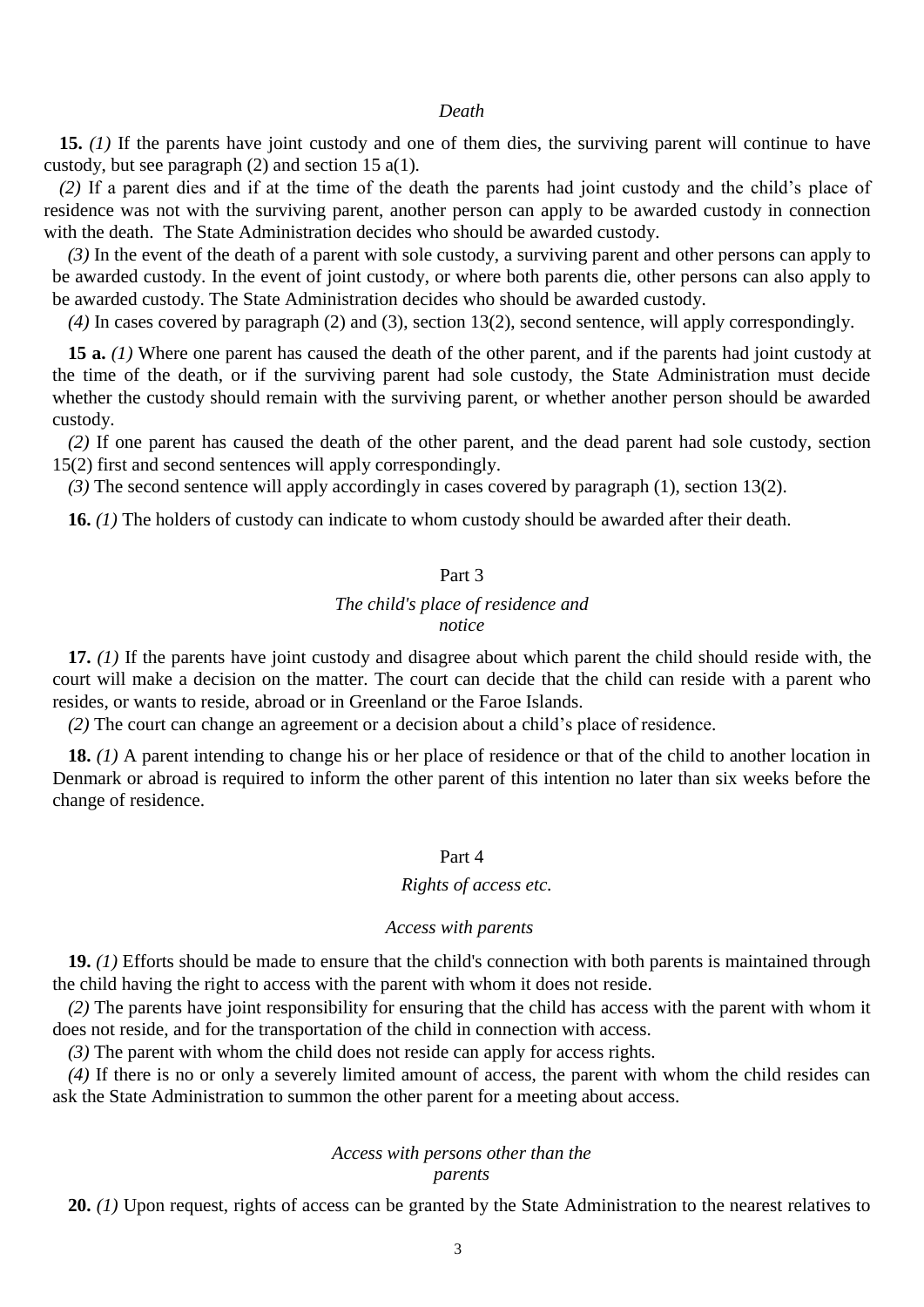whom the child is connected , if one or both parents are dead or if a parent is unknown.

*(2)* Upon request the State Administration may grant access with the nearest relatives to whom the child is connected, if the child does not have access with the non-residential parent or only severely limited access with this parent.

20 a. (1) If the child is adopted, the State Administration may, in exceptional cases, at the request of the child's initial relatives, decide on access or other forms of contact with them, in particular if, prior to the adoption, the child had access or other forms of contact with the person who apply for the decision regarding access etc.

# *Decisions regarding access*

**21.** *(1)* In the case of disagreement about the extent and practice of the rights of access, the State Administration may, upon request, make a decision in the matter and lay down the required provisions covering these issues.

*(2)* The access is determined on the basis of an actual assessment of the child's circumstances.

*(3)* The determination of access may be rejected, and an agreement or decision on access may be changed or revoked.

**21 a.** *(1)* Stipulated or agreed access will no longer apply once the parents have agreed so, or when the State Administration, the National Social Appeals Board or the enforcement court has decided the cessation of access under sections 21 or 29(4) or under section 536(4) of the Administration of Justice Act.

## *Other forms of contact*

**22.** *(1)* In certain cases, the State Administration may make a decision about alternative types of contact with the child, in the form of telephone conversations, exchange of letters, electronic mail, photos etc.

*(2)* A request for other forms of contact may be made by

- 1) a parent with whom the child does not reside, or
- 2) the child's closest relatives, provided the conditions for granting access rights set out in section 20 have been met.
	- *(3)* Section 21(1) and (3) hereof will apply correspondingly.

#### *Information about the child*

*etc.*

**23.** *(1)* The parent who does not have custody has the right to request information about the child from schools, daycare facilities, the social and healthcare system, private hospitals, and private GPs and dentists. This parent also has the right to receive documents about the child if such information is available at schools and daycare institutions. Confidential information about the holder of custody may not be passed on.

*(2)* The institutions, etc., mentioned in paragraph (1) can refuse to give specific information or hand out documents relating to the child if it must be assumed to be detrimental to the child.

*(3)* In special circumstances, the State Administration may, at the request of the holder of custody or one of the institutions etc. specified in paragraph (1), withdraw the right of the non-custodial parent to receive information and have documents handed over under paragraph (1). The decision will take effect from the date on which the institution, etc., receive notice of the decision.

## *Access with children in foster care*

**24.** *(1)* The provisions on rights of access and other forms of contact contained in this Act cannot be applied if a child has been put into foster care outside the home in accordance with Chapter 11 of the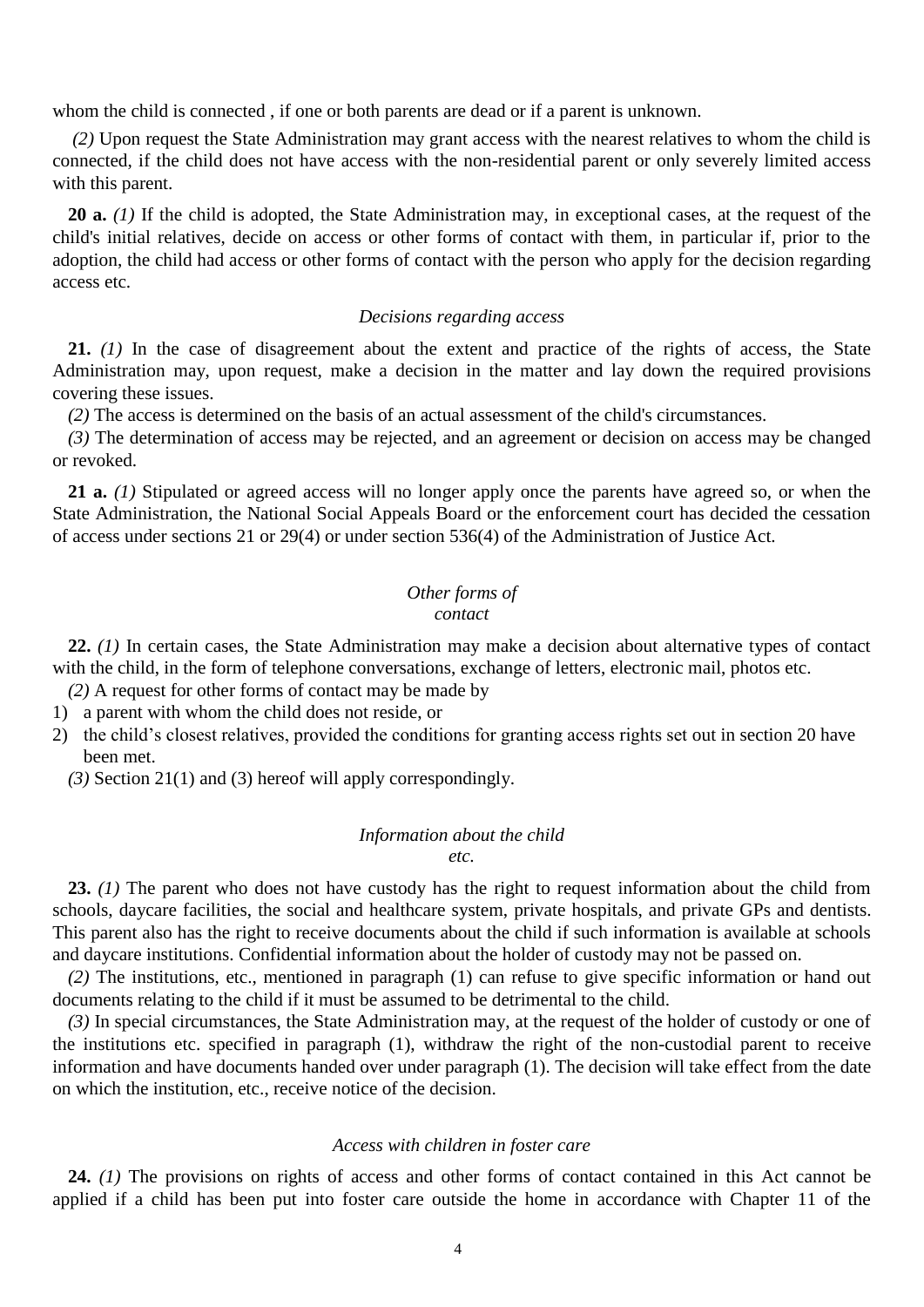Consolidation Act on Social Services. This also applies if the child or the young person stays at an institution or is hospitalized during the performance of a child protection examination according to part 11 of the Consolidation Act on Social Services.

## *Decisions about foreign travel*

**25.** *(1)* Even if parents with joint custody disagree about custody, the State Administration can decide that one of the parents can take the child abroad or to Greenland or the Faroe Islands for a short period of time.

# Part 5

# *Temporary decisions*

# *Custody and the child's place of*

# *residence*

**26.** *(1)* During a custody case, the authority handling the case can, on request, decide who should have temporary custody or which parent the child should reside with temporarily. During a case about the child's place of residence, on request, the authority can decide which parent the child should reside with temporarily.

*(2)* A decision pursuant to paragraph (1) will apply until a final and enforceable agreement or decision has been made.

*(3)* A decision made by the State Administration under paragraph (1) will lapse:

- 1) 4 weeks after the State Administration has notified the parties of the conclusion of the case, see section 40, unless one of the parties has applied within this time limit for the case to be brought before the court,
- 2) if the case is withdrawn or dismissed after being brought before the court, or
- 3) if cohabitation is resumed.

**27.** *(1)* If the parents have joint custody and a risk exists that one of them will take the child out of the country and thus pre-empt a decision about custody, the Minister for Social Affairs and the Interior or a person authorised by the minister, can temporarily grant sole custody to the other parent.

**28.** *(1)* If the holder or both holders of custody are prevented from making decisions about the child's personal circumstances, the State Administration will decide where to place custody during the period in which the parents are prevented from making decisions.

# *Access etc.*

**29.** *(1)* Upon request the State Administration can make a decision about temporary access or other forms of contact during a case about custody, the child's place of residence, access or other forms of contact.

*(2)* A decision pursuant to paragraph (1) will apply until a final and enforceable decision about access or an agreement about other forms of contact has been made.

*(3)* During a case about custody or the child's place of residence, a decision under paragraph (1) becomes final once a final and enforceable decision about custody or the child's place of residence, or an agreement on custody or the child's place of residence, is made.

*(4)* The possibility of making a temporary decision under paragraph (1) may in exceptional cases also be exercised by the National Social Appeals Board.

**29 a.** *(1)* If the child has no access with the parent who applies for the rights of access, the State Administration must, as soon as possible and within 3 weeks after receiving a request regarding access, make a temporary decision on contact-keeping access. Section 29(2) and (3) hereof will apply correspondingly.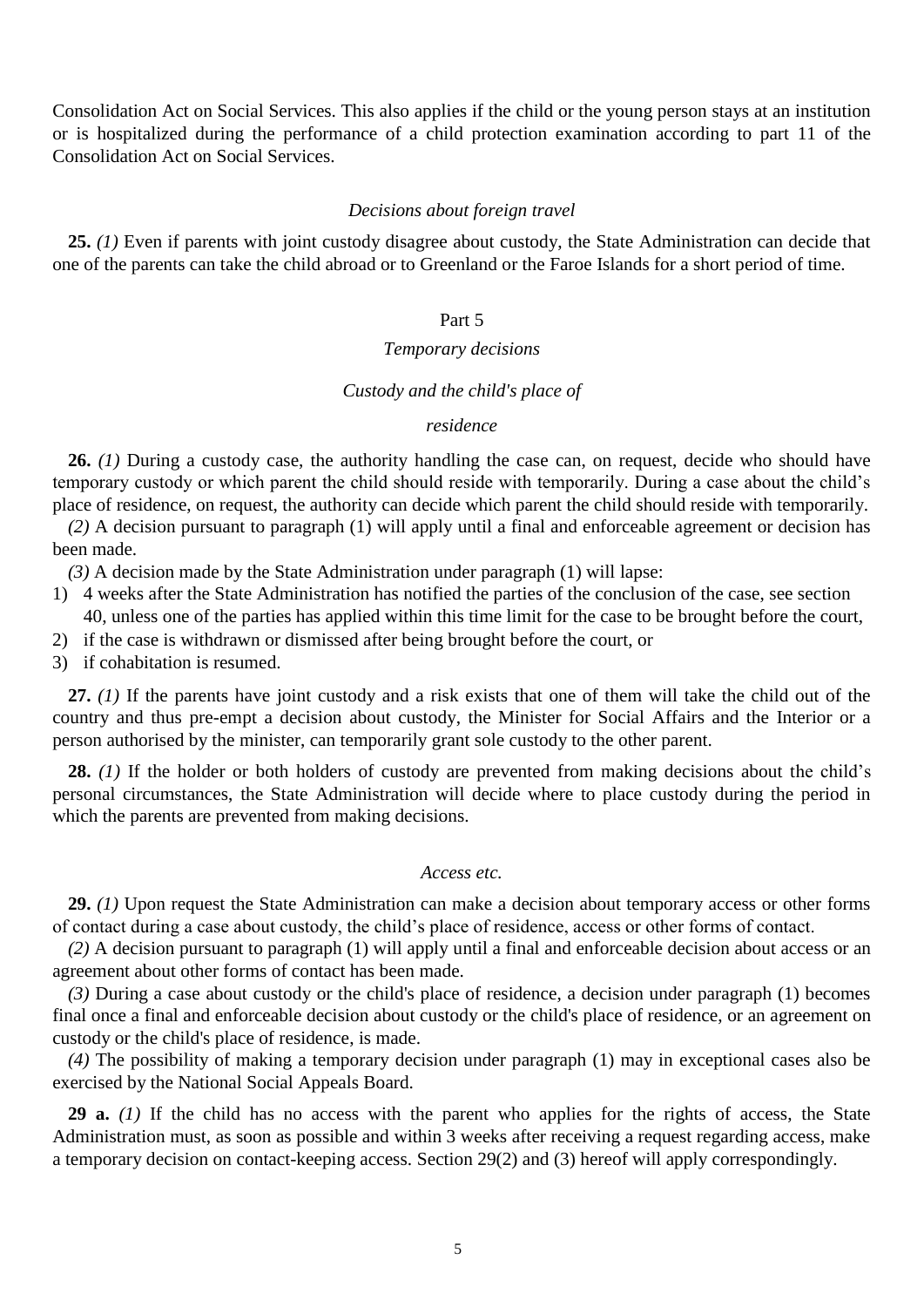#### *Changes*

## **30.** *(1)* A temporary decision made under sections 26-29 can be changed.

## Part 6

# *Case processing*

# *Initiation*

**31.** *(1)* An application for a decision about custody under sections 11, 14, 15 or 15 a, about the child's place of residence under section 17, and about access, etc., under sections 19-22 and section 25 must be submitted to the State Administration.

*(2)* Notification of an agreement under sections 9, 10 and 13, and an application for a decision under sections 11, 14 and 17, section 19(1)-(3) and sections 20, 20a, 21, 22 and 25, must be submitted to the State Administration by means of the digital solution made available by the State Administration (digital selfservice). Notifications and applications not submitted by use of digital self-service will be rejected by the State Administration, but see paragraphs (3) and (4).

*(3)* If the State Administration finds that special circumstances apply, as a result of which the citizen cannot be expected to be able to use digital self-service, the State Administration must offer that the notification or the application may be submitted in a manner other than through digital self-service under paragraph (2) above. The State Administration will decide how a notification or an application comprised by the first sentence hereof must be submitted, including whether it is to be submitted orally or in writing.

*(4)* In addition to the instances specified in paragraph (3), the State Administration may refrain from rejecting a notification or an application not submitted by use of digital self-service, if on a total financial assessment the State Administration clearly benefits from receiving the notification or the application otherwise than digitally, or if it is assumed to be in the best interests of the child that the notification or the application is not rejected.

*(5)* A digital notification or application is considered to have been received when it is available to the State Administration.

**31 a.** *(1)* Upon the application for a decision as specified in section 31(1) the State Administration summons the parties to a meeting, unless the application only concerns a decision about other contact as specified in section 22. The State Administration does not need to summon the parties to a meeting if it is unnecessary or unsuitable to hold a meeting.

*(2)* The parties are obliged to participate in the meeting unless exceptional circumstances apply.

# *Child welfare counselling and family mediation*

**32.** *(1)* The State Administration must offer parents and children child welfare counselling or mediation in cases of disagreement about custody, the child's place of residence or access.

*(2)* In other circumstances, the State Administration can offer child welfare counselling or mediation if there is a special need.

*(3)* The State Administration needs not to offer child welfare counselling or mediation under paragraph (1) if it is considered unnecessary or unsuitable.

**32 a.** (1) The State Administration offers the parents child welfare counselling when the enforcement court has postponed enforcement of custody, the child's place of residence or access, under section 537(4) of the Administration of Justice Act. Counselling under paragraph (1) must be completed before the time to which the enforcement court has postponed the case.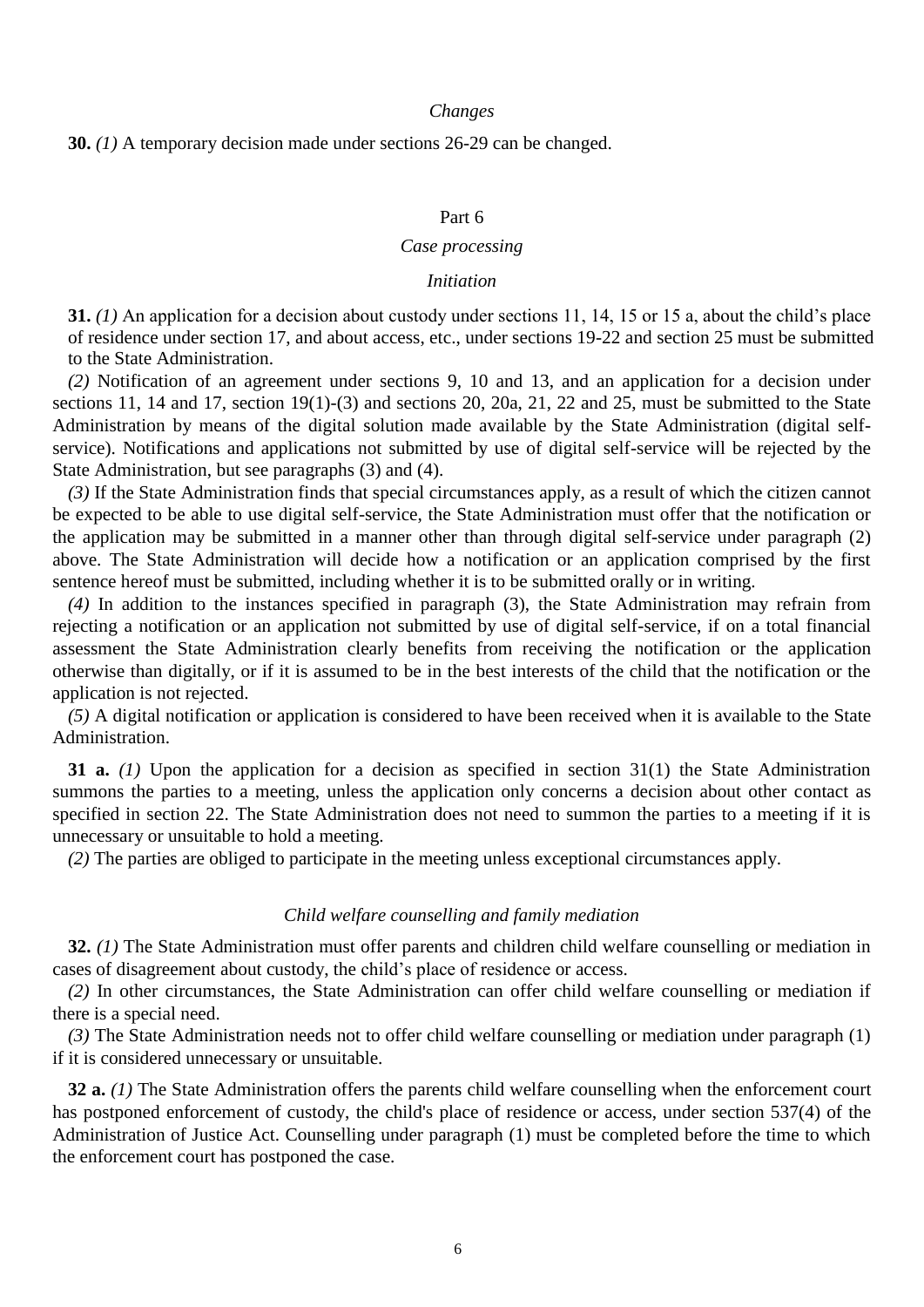# *Child welfare consultations*

**33.** *(1)* The State Administration can initiate child welfare consultations and obtain an expert assessment of parents in cases about custody, the child's place of residence and access.

*(2)* If the State Administration has initiated a child welfare consultation or requested an expert assessment of a parent, the consultation or the assessment must be completed even if the case is brought before the court under section 40.

#### *The child's perspective*

**34.** *(1)* The child's views must be taken into consideration during a case about custody, the child's place of residence or access by giving the child the opportunity to make its views and opinions known. This can be gained through personal interviews, child welfare consultations or other ways that clarify the child's perspective.

*(2)* The obligation to involve the child directly in the case does not apply if it must be assumed to be to detrimental to the child, or if it is considered unnecessary according to the facts of the case.

## *The child's right to contact the State Administration*

**35.** *(1)* A child who has reached the age of 10 can ask the State Administration to summon the parents to a meeting about custody, the child's place of residence or access.

# *Declaration from the parents in certain cases*

**36.** *(1)* The State Administration must obtain a declaration from the parent who does not have joint custody, before a custody agreement under section 13(2) is approved or a decision about custody is made in accordance with/under section 15(3) or section 15 a(2).

*(2)* Before making a decision about access under section 20(2), the State Administration must obtain a declaration from the parent who does not have access or only has severely limited access.

*(3)* A declaration does not need to be obtained under paragraph (1) or (2) if this is considered detrimental to the child or would disproportionately delay the case.

# *Custody after death*

**37.** *(1)* Under section 15 or 15 a, the State Administration decides about custody after death. The State Administration brings a decision before the court if so requested by a party within four weeks after the party has been informed about the decision.

#### *Obtaining financial information*

**38.** *(1)* For the purpose of the processing of cases of joint responsibility of the parents for transportation of the child in connection with access, including the parents' payment of costs related thereto, the State Administration and the National Social Appeals Board may have access under this act to view online the necessary financial information about a party with the administrating authorities of customs and tax, including in the income registry.

# *Rejection of applications for changes*

**39.** *(1)* An application for a change of custody, the child's place of residence, access or other form of contact can be rejected by the State Administration if the circumstances have not changed significantly.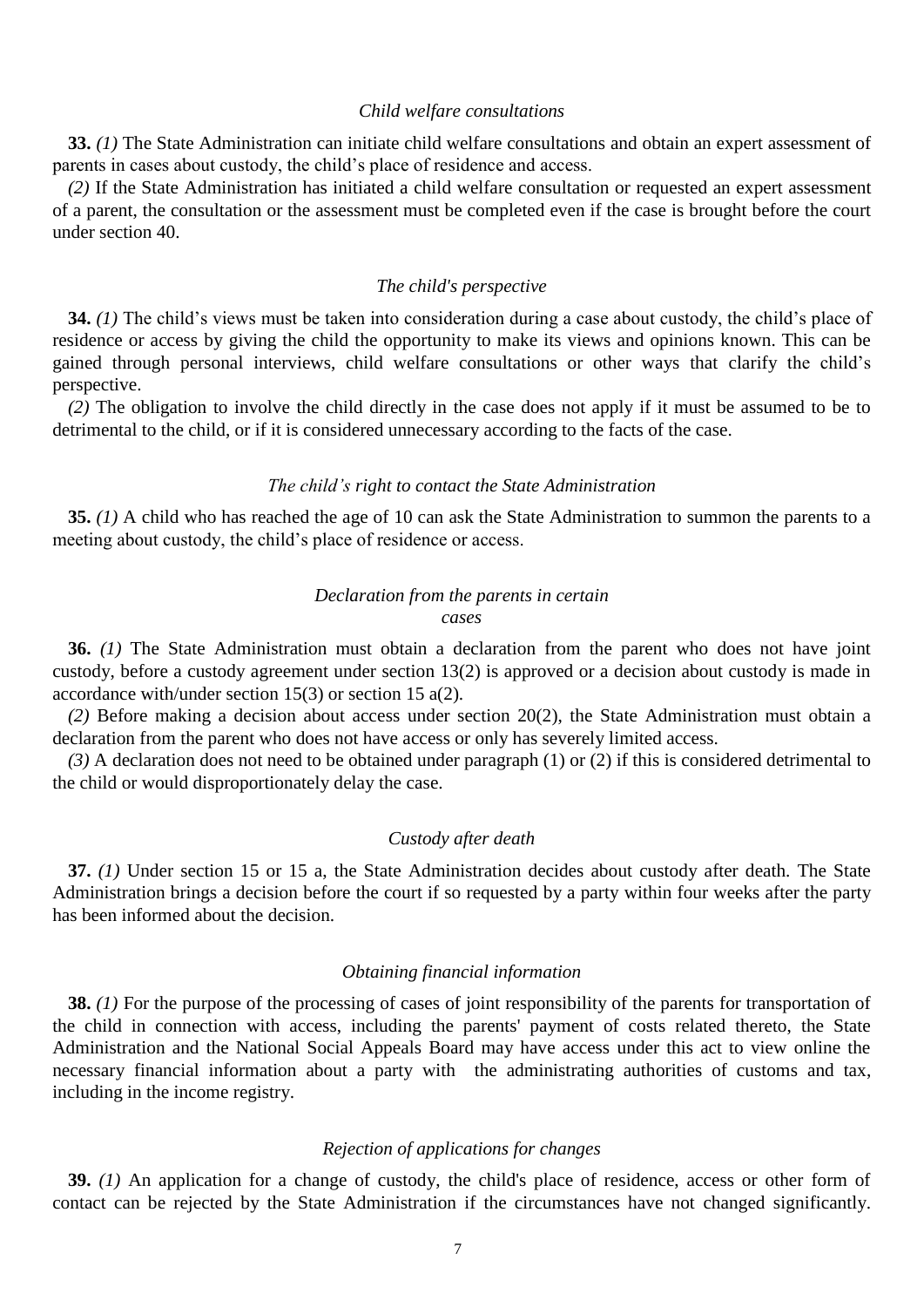However, this does not apply to applications for change of custody under section 14(2).

*(2)* The State Administration will bring the decision on rejection of an application for a change of custody or the child's place of residence before a court if the applicant so requests within 4 weeks after the applicant has been informed about the decision.

# *Concluding the processing of a case and bringing the case before the court*

**40.** *(1)* The State Administration can conclude a case about custody under section 11 or section 14 or about the child's place of residence under section 17 if an agreement has not been reached regarding custody or place of residence. The State Administration will bring the case before the court if so requested by a party within four weeks of the party's being informed about the conclusion of the case. This does not apply if the case has been concluded because the party in question failed to attend a meeting at the State Administration.

*(2)* Upon request by one of the parties, the State Administration concludes a case and brings it before the court if

- 1) the parties have been counselled at a meeting at the State Administration without reaching an agreement about custody or the child's place of residence, and the parties or one of the parties does not want child welfare counselling or mediation, or if the child welfare counselling or family mediation has ended without an agreement being reached, or
- 2) the party in question has attended a meeting whereas the other party has failed to appear despite being summoned twice.

*(3)* In special circumstances, upon request, the State Administration can conclude the case and bring it before the court although the conditions of paragraph (1) or (2) have not been met.

# *Appeals etc.*

**41.** *(1)* In accordance with the provisions of this Act, decisions made by the State Administration can be appealed to the National Social Appeals Board, but see paragraphs (2), (3) and (5).

*(2)* An appeal about a temporary decision on custody or the child's place of residence under section 26 or a decision about change thereof under section 30 is rejected if the case about custody or the child's place of residence has been brought before the court under section 40.

*(3)* Decisions made according to section 37, decisions to reject an application on the change of custody or the child's place of residence under section 39(1), decisions under section 40(1) and (2), decisions to meet an application under section 40(3), and decisions on the rejection to deal with a case on custody or the child's place of residence under section 46(2), see paragraph (1), cannot be appealed.

*(4)* In cases about custody or the child's place of residence, which can be brought before the court under section 37, section 39(2), section 40 or section 46(2), the administrative procedure of the State Administration can be appealed to the National Social Appeals Board.

*(5)* The non-custodial parent may appeal a decision under section 23(2) to the State Administration. This does not apply to decisions made by the healthcare system, however. The decision of the State Administration cannot be brought before a higher administrative authority. On application, however, the National Social Appeals Board can decide to process a case if the case is deemed to have fundamental or significant value.

**41 a.** *(1)* In the National Social Appeals Board's processing of cases under this act, part 9 and sections 68 and 70 of the Consolidation Act on Legal Protection and Administration in Social Matters apply.

# *Powers*

**42.** *(1)* The Minister for Children and Social Affairs may lay down rules

1) for the processing of cases about custody, the child's place of residence, access etc.,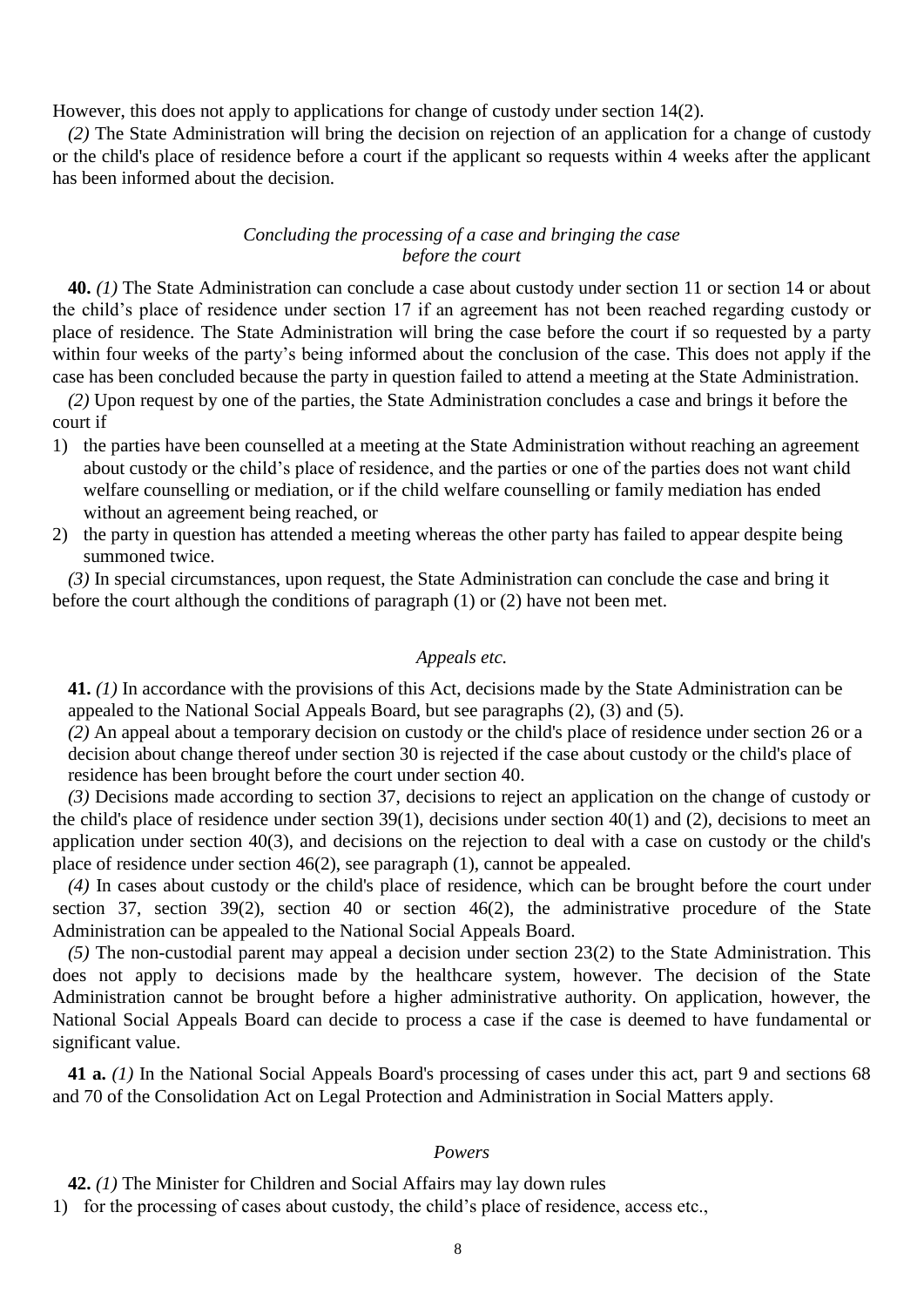- 2) for the processing of cases regarding the transport of the child in connection with access, including the parents' payment of the related costs,
- 3) about substitute access,
- 4) about supervised access,
- 5) about the notification of custody agreements,
- 6) about child welfare counselling, child welfare consultations, expert assessments of parents and mediation and
- 7) about the processing of appeals.

## Part 7

# *Work agreements*

**43.** *(1)* If a child or young person who are under custody, see section 1, with the permission of the holder of custody, has independently undertaken to perform a service or other personal work enabling him to maintain himself, the young person in question, if aged 15 or over, can personally terminate the agreement and undertake work of a similar nature, unless the holder of custody decides otherwise.

**44.** *(1)* The holder of custody can terminate an agreement to perform a service or other personal work entered into by the young person if necessary in the interests of the upbringing or welfare of the child or young person. However, as far as possible, the agreement should be terminated at an appropriate period of notice and, where reasonable, compensation should be made to the other party.

## Part 8

## *International agreements and international jurisdiction*

**45.** *(1)* The government can sign agreements with other states concerning the relationship between the rules of Danish law and the rules of foreign law governing custody, place of residence, access and other forms of contact. Such agreements will apply in this country following the publication of a notice in the Law Gazette ("Lovtidende").

*(2)* The Minister for Children and Social Affairs can furthermore lay down rules for the relationship between the rules of Denmark and the rules of other Nordic countries regarding custody, the child's place of residence, access and other forms of contact.

*(3)* The Minister for Children and Social Affairs may lay down rules governing the processing of cases under this Act which fall within the scope of the Hague Convention of 19 October 1996 on Jurisdiction, Applicable Law, Recognition, Enforcement and Co-operation in Respect of Parental Responsibility and Measures for the Protection of Children (the Hague Child Protection Convention).

**46.** *(1)* The State Administration can process a case regarding custody, the child's place of residence, access etc., providing the conditions of section 448(f) of the Administration of Justice Act have been met.

*(2)* A refusal by the State Administration to process a case regarding custody and the child's place of residence according to sections 11, 14, 15, 15 a and 17 that does not meet the conditions contained in paragraph (1) can be brought before the court, upon application of one of the parties.

## Part 9

#### *Commencement etc.*

**47.** *(1)* This Act enters into force on 1 October 2007.

*(2)* The Act on Custody and Access, cf. Consolidation Act No. 39 of 15 January 2007, is repealed.

**48.** *(1)* Section 6(2)(i), section 6(3) and section 7(3) apply only to children born on 1 October 2007 or later.